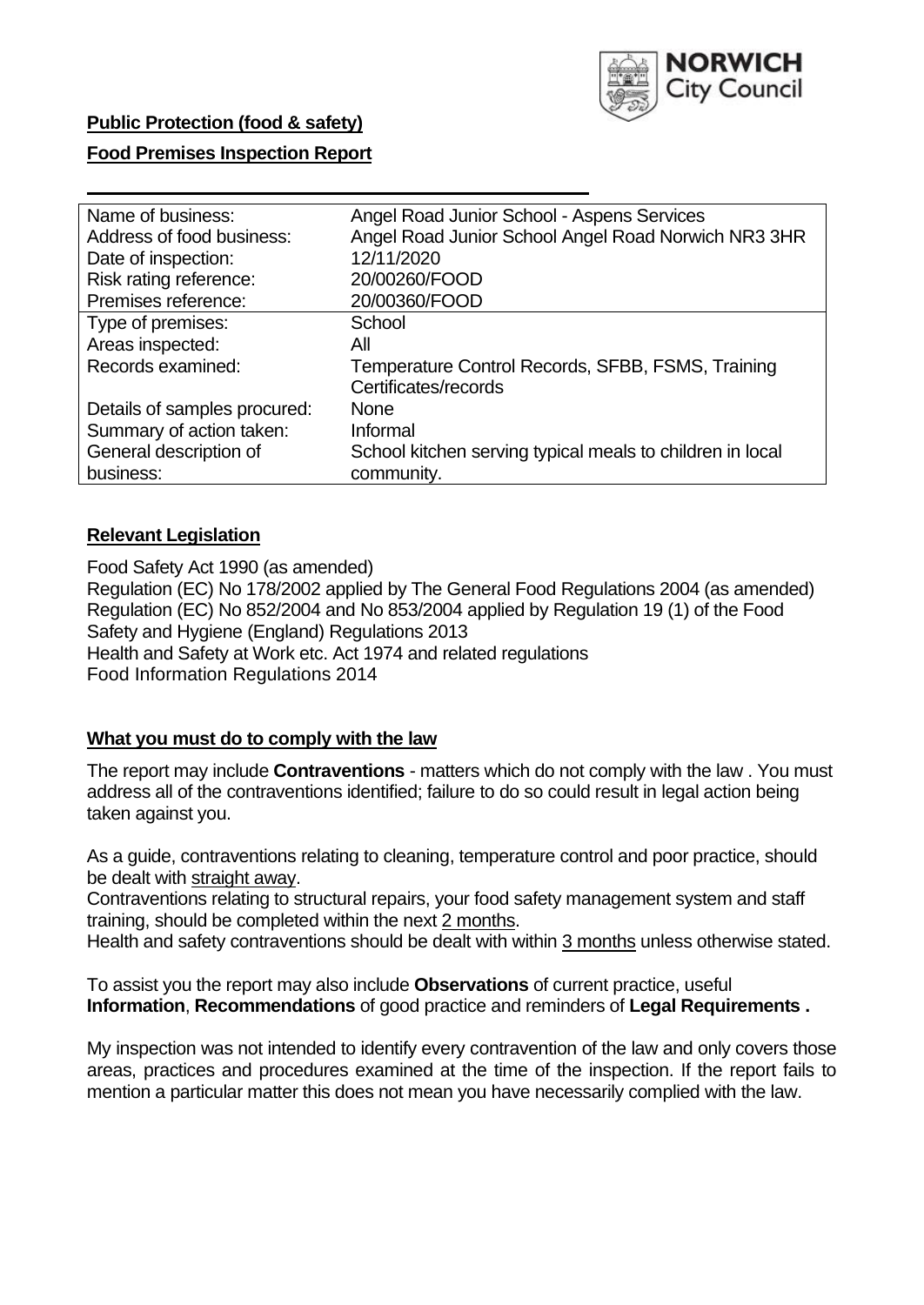# **FOOD SAFETY**

#### **How we calculate your Food Hygiene Rating:**

 The food safety section has been divided into the three areas which you are scored against for the hygiene rating: 1. food hygiene and safety procedures, 2. structural requirements and 3. confidence in management/control procedures. Each section begins with a summary of what was observed and the score you have been given. Details of how these scores combine to produce your overall food hygiene rating are shown in the table.

| <b>Compliance Area</b>                     |          |    |           | <b>You Score</b> |                |    |           |    |                |  |
|--------------------------------------------|----------|----|-----------|------------------|----------------|----|-----------|----|----------------|--|
| <b>Food Hygiene and Safety</b>             |          |    |           | 0                | 5.             | 10 | 15        | 20 | 25             |  |
| <b>Structure and Cleaning</b>              |          |    |           | $\Omega$         | 5.             | 10 | 15        | 20 | 25             |  |
| Confidence in management & control systems |          |    |           | $\Omega$         | 5              | 10 | 15        | 20 | 30             |  |
|                                            |          |    |           |                  |                |    |           |    |                |  |
| <b>Your Total score</b>                    | $0 - 15$ | 20 | $25 - 30$ |                  | $35 - 40$      |    | $45 - 50$ |    | > 50           |  |
| <b>Your Worst score</b>                    | 5.       | 10 | 10        |                  | 15             |    | 20        |    |                |  |
|                                            |          |    |           |                  |                |    |           |    |                |  |
| <b>Your Rating is</b>                      | 5        |    | 3         |                  | $\overline{2}$ |    |           |    | $\overline{0}$ |  |

Your Food Hygiene Rating is 4 - a good standard



## **1. Food Hygiene and Safety**

 You have a good track record. There are some minor contraventions which require your attention.Your staff are suitably supervised and trained. Your records are appropriate and generally maintained. **(Score 0)** 

### Contamination risks

**Observation** I was pleased to see you were able to demonstrate effective controls to prevent cross-contamination.

#### Hand-washing

**Observation** I was pleased to see hand-washing was well managed.

#### Personal Hygiene

**Observation** I was pleased to see that standards of personal hygiene were high.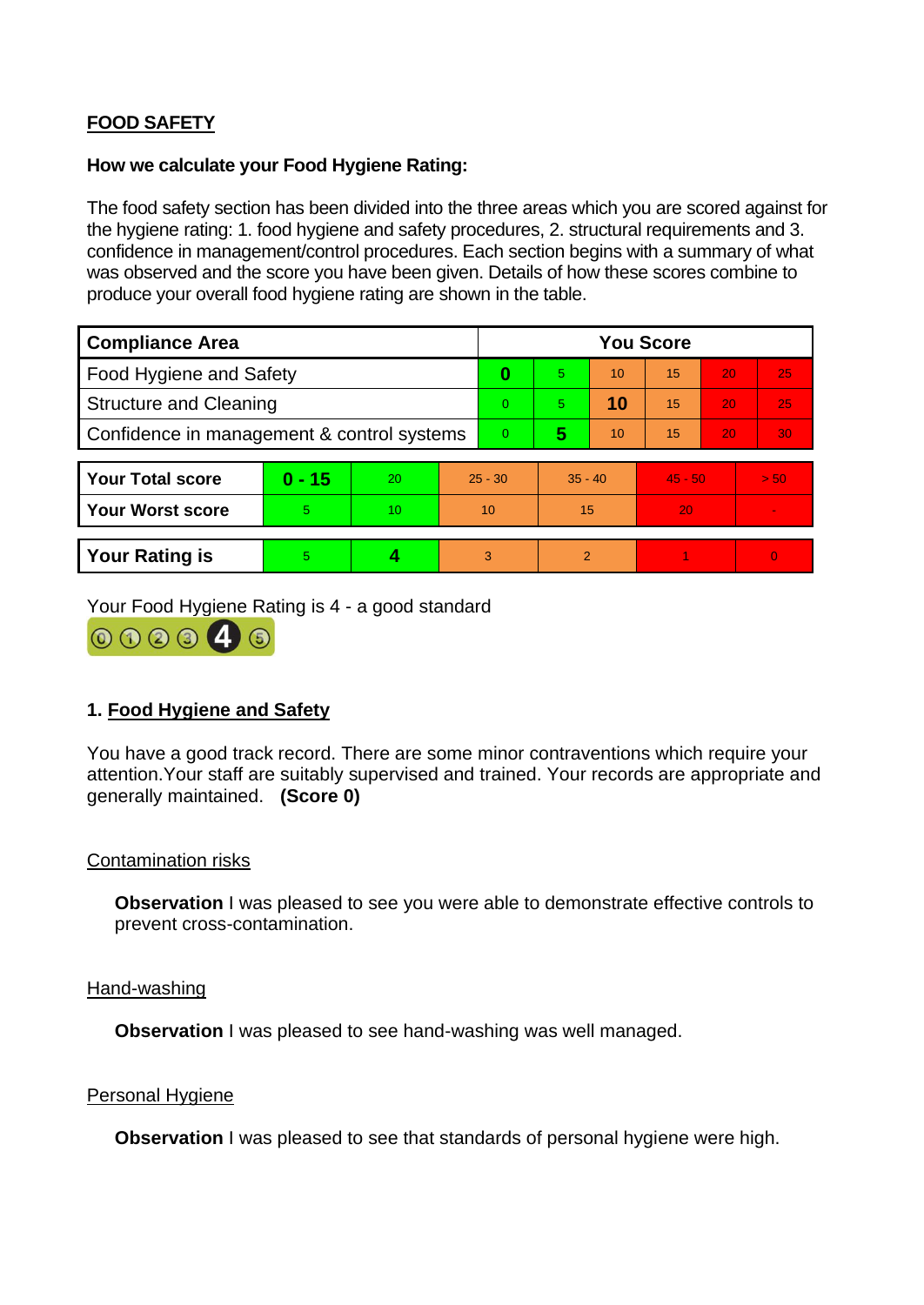# **2. Structure and Cleaning**

The structure facilities and standard of cleaning and maintenance are of a generally satisfactory standard but there are some repairs and/or improvements which are required in order for you to comply with the law. Pest control and waste disposal provisions are adequate. The contraventions require your attention; although not critical to food safety they may become so if not addressed. **(Score 10)** 

## Cleaning of Structure

**Contravention** The following items were dirty and require more frequent and thorough cleaning:

- behind and under equipment
- extraction canopy
- high level cleaning
- ceiling

### Maintenance

**Contravention** The following had not been suitably maintained and must be repaired or replaced:

- wall surfaces
- floor surfaces
- splits or holes in flooring
- worn and / or peeling paint

### **3. Confidence in Management**

 Your records are appropriate and generally maintained. You have a good track record. A food safety management system is in place and you demonstrate a very good standard of compliance with the law. You have a good track record. There are some minor contraventions which require your attention.Your staff are suitably supervised and trained. There are some minor contraventions which require your attention. **(Score 5)** 

### Type of Food Safety Management System Required

 demonstrate effective control over food spoilage organisms. **Observation** You were date labelling perishable foods appropriately and could

**Observation** You had colour-coded equipment and effective separation between raw and ready-to-eat food at all stages in your operation.

**Observation** You were monitoring (and recording) the temperatures of your fridges and freezers as well as the temperature of cooked/hot-held food and could demonstrate effective systems for controlling bacterial growth and survival.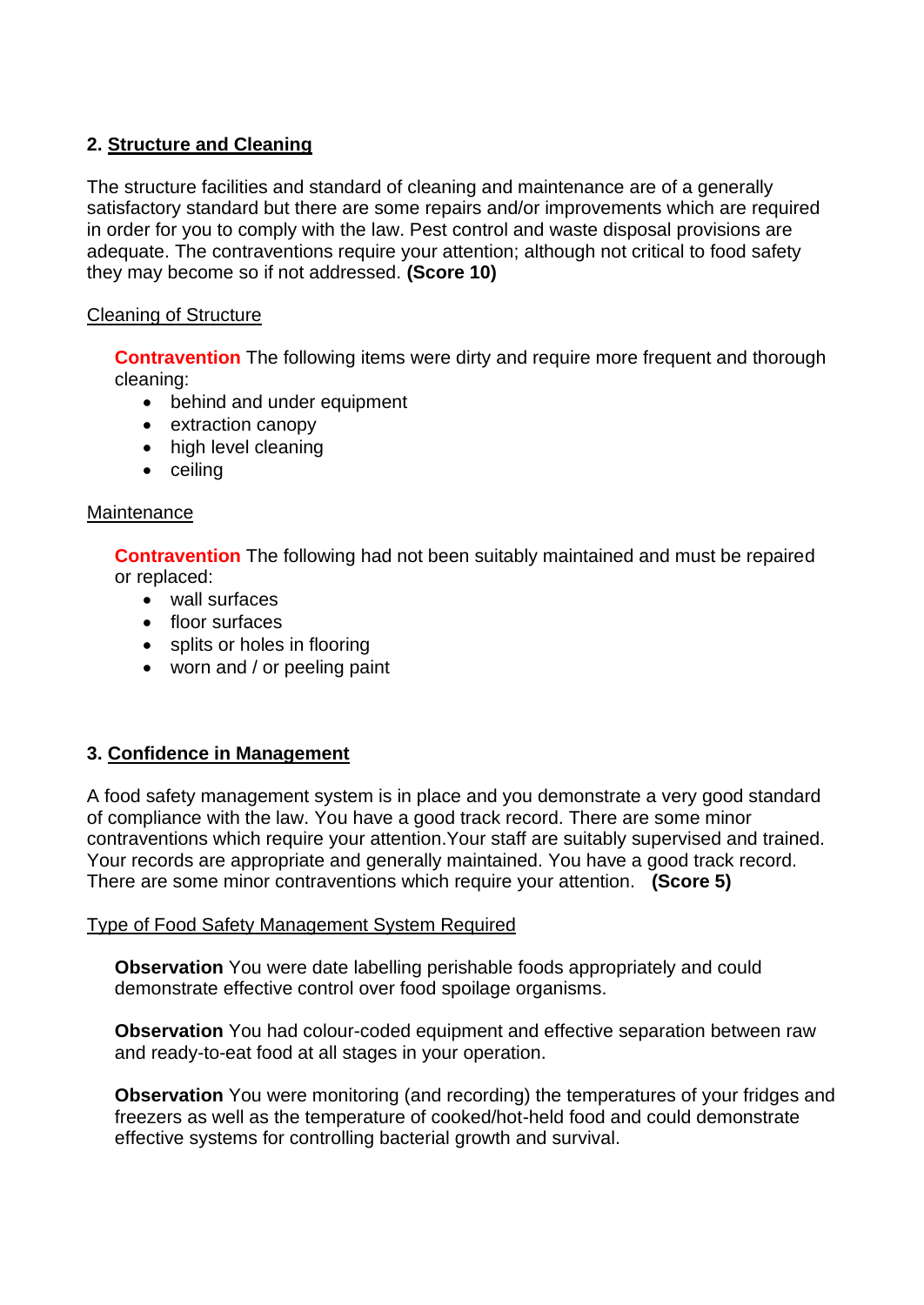### Food Hazard Identification and Control

**Contravention** Your food safety management system is not adequate in its scope and/or is not sufficiently detailed. Ensure your food safety management system is regularly reviewed, covers all of your food handling operations and that the controls in place at points critical to food safety are fully documented, monitored and verifiable. In particular address the following matters:

 procedures. I noted on the document titled 'Weekly food storage and cleaning checks to ensure you have no out of date foods and food is free from any the day. when checking your HACCP documentation I noted that some information was ambiguous and may conflict with your actual food safety practises and schedule' V2 November 2016, the instruction to initial all boxes to confirm cleaning and checks have been carried out at least weekly. This is confusing because some of the checks i.e. checking for any out of date food or keeping raw meat separate from ready to eat foods must be at least, if not more, than once a daily check. I am satisfied that your staff do carry out regular physical possible contamination risks at the start of any food preparation and throughout

 **Information** I was pleased to note you did not prepare hot food when a gas leak was identified and cold foods only were produced. An enginer was called and the gas made safe

#### **Traceability**

**Observation** Your records were such that food could easily be traced back to its supplier.

### **Training**

**Observation** I was pleased to see that food handlers had been trained to an appropriate level and evidence of their training was made available.

### Infection Control / Sickness / Exclusion Policy

**Observation** Policies were in place to prevent any infected food handler from contaminating food.

#### Allergens

**Observation** You had identified the presence of allergens in your non-prepacked food and had brought this to the attention of your customers.